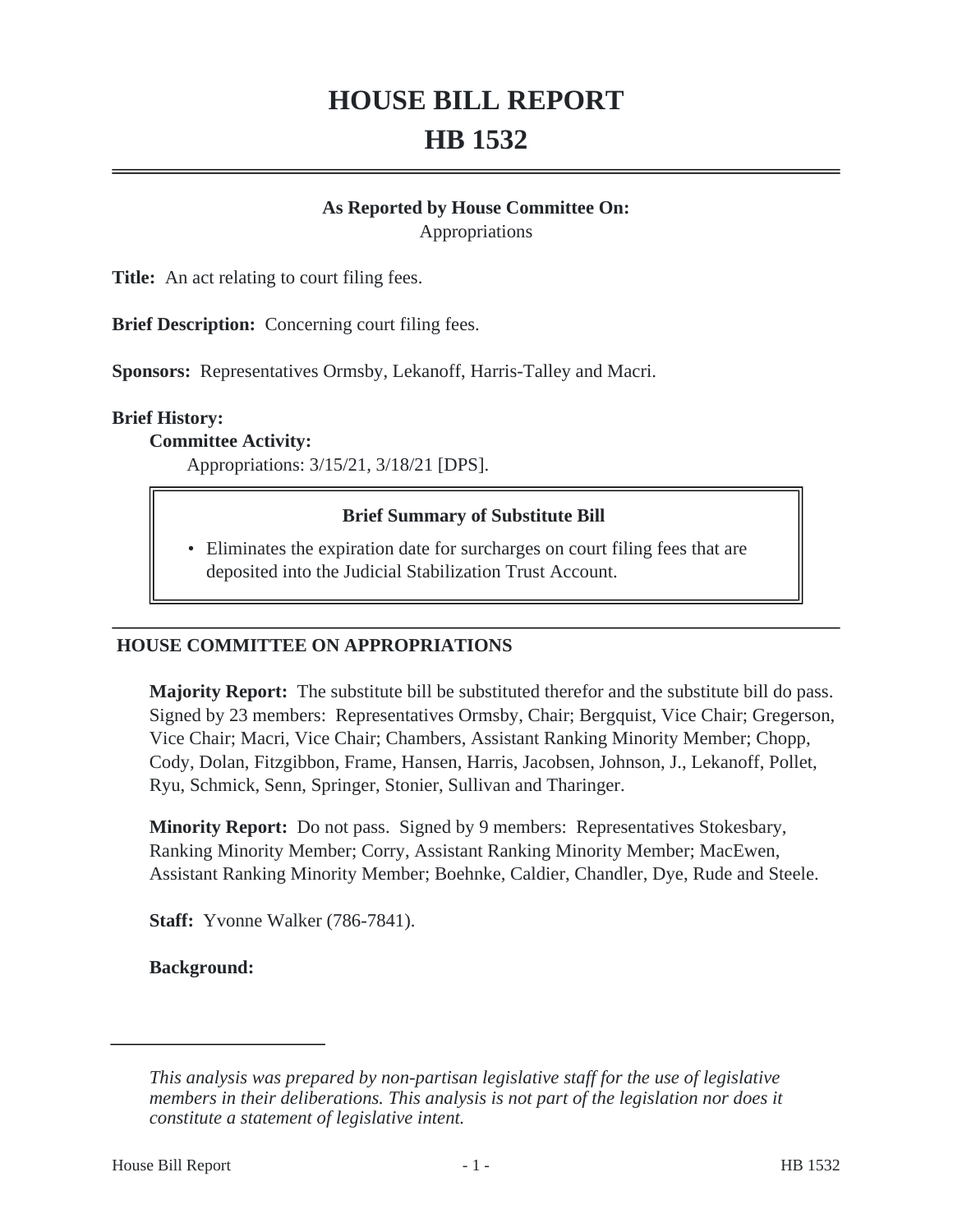## Filing Fees.

Superior and district courts are authorized to collect filing fees and other fees for court services. Revenue from superior court filing fees is split with 46 percent going to the state and the remainder going to the county. Revenue from district court filing fees is split with 32 percent going to the state and the remainder going to the county.

## Surcharges on Filing Fees.

Legislation enacted in 2009 authorized temporary surcharges on filing fees in superior and district courts. Superior court filings were subject to a \$30 surcharge, except filings of an appeal from a court of limited jurisdiction, where the surcharge was \$20. District court filings were subject to a \$20 surcharge, except small claims filings, which were subject to a \$10 surcharge.

Legislation enacted in 2013 extended the expiration date for the surcharges until July 1, 2017, and extended the revenue split from the surcharges between the state and the county collecting the fee, with 75 percent going to the state and 25 percent going to the county. Local revenue going to the counties from the surcharges must be used to support local trial courts and court-related costs. Legislation enacted in 2012 increased the temporary surcharges on filing fees by \$10.

Legislation enacted in 2017 extended the expiration date for the surcharges until July 1, 2021, except for the surcharges on small claims filings.

State revenue from the surcharges must be remitted to the State Treasurer for deposit into the Judicial Stabilization Trust Account (Account). Expenditures from the Account may only be used for the support of judicial branch agencies.

#### **Summary of Substitute Bill:**

The expiration date for surcharges on superior court and district court filings is eliminated.

#### **Substitute Bill Compared to Original Bill:**

The substitute bill adds an emergency clause and makes the act take effect July 1, 2021.

**Appropriation:** None.

**Fiscal Note:** Available.

**Effective Date of Substitute Bill:** The bill contains an emergency clause and takes effect on July 1, 2021.